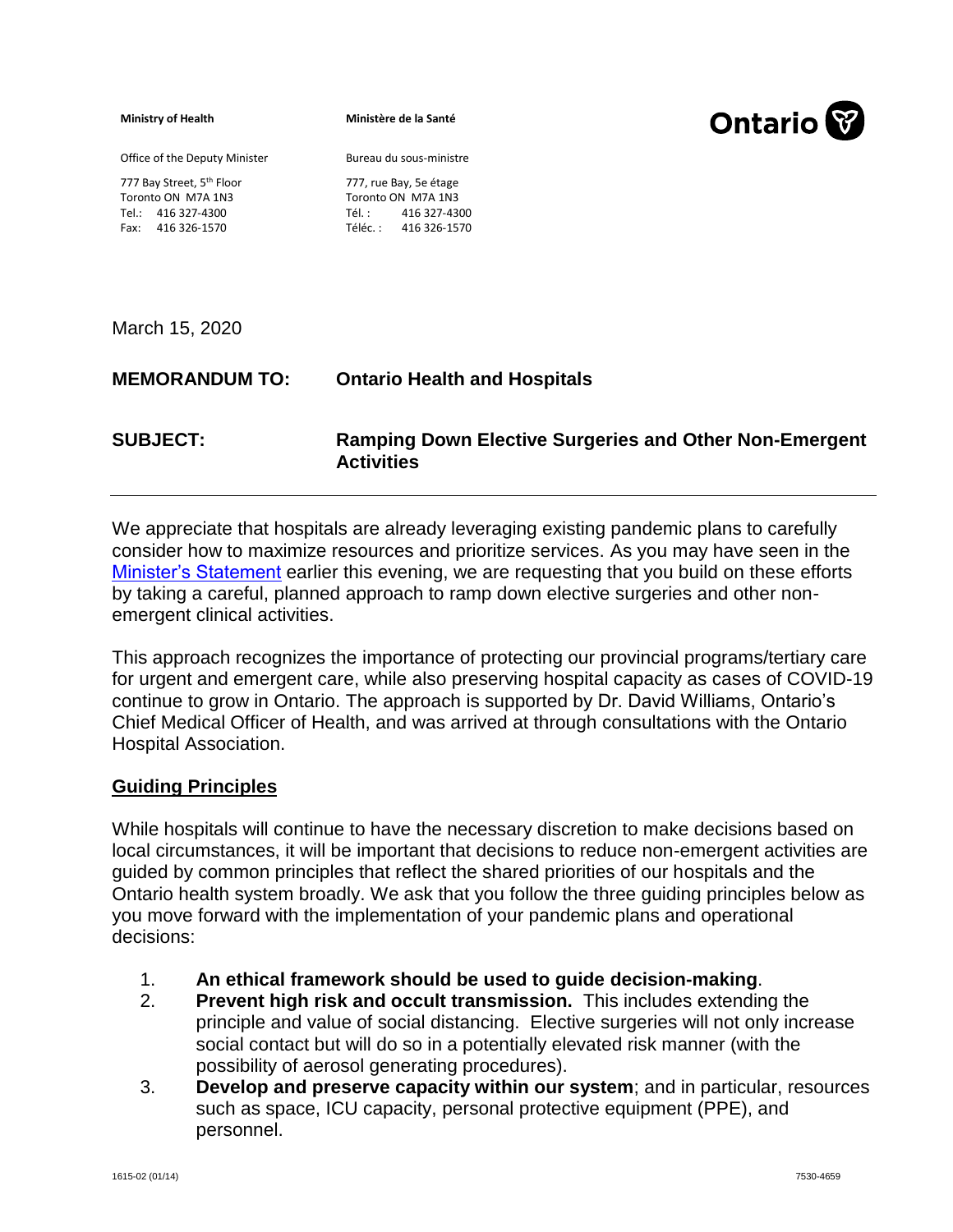In this regard, existing frameworks for prioritization of surgical activity should be applied immediately to determine which activities should be preserved to the greatest degree possible. Patients who meet these urgency thresholds and have travel or symptom history should still be treated, using PPE.

## **Operating Principles**

We also request that you follow the principles below to operationalize the above quiding principles:

- **Planning for reduction in non-emergent activity should commence immediately,** however the trigger to implement such reductions may vary from organization to organization based on capacity, influx of COVID-19 patients, local trends in cases, and other factors.
- **Each hospital, health system, and physician should review all scheduled elective procedures with a plan to postpone or cancel electively scheduled operations, endoscopies, or other invasive procedures** until such time that hospitals are able to accommodate these additional procedures.
- **Immediately adopt a stewardship approach to minimize use of essential items needed to care for patients**, including but not limited to: ICU beds, PPE, cleaning supplies, and ventilators.
- **Non-emergent activity should be reduced in a step-wise manner in order to preserve, to the greatest degree possible, access for time-sensitive care.** This would include, but is not limited to:
	- o Time-related disease like certain cancers, particularly if the outcome is treatmentrelated;
	- $\circ$  Cardiac procedures for which there is risk of significant morbidity or mortality if delayed; and
	- o Non-emergent activity that will or may convert to emergent.
- **A regional approach should be taken wherever possible for specialized services, such that to the greatest degree possible, some capacity is preserved within a region for a given service.** This may mean that patients may receive their care at a centre other than their usual site of care in order to maximize the available capacity in the system.

## **Hospitals should consult with their Ontario Health Regional Lead or Regional Planning table before they implement operational decisions to ramp down nonemergent clinical activities.**

As the COVID-19 pandemic continues to evolve, it is critical that our health system response continue to be dynamic to ensure that it can be ready for any scenario to protect the health and well-being of Ontarians. We will continue to monitor the COVID-19 impacts across Ontario and should it be warranted based on evidence, may issue more prescriptive orders and/or directives on this matter in the future.